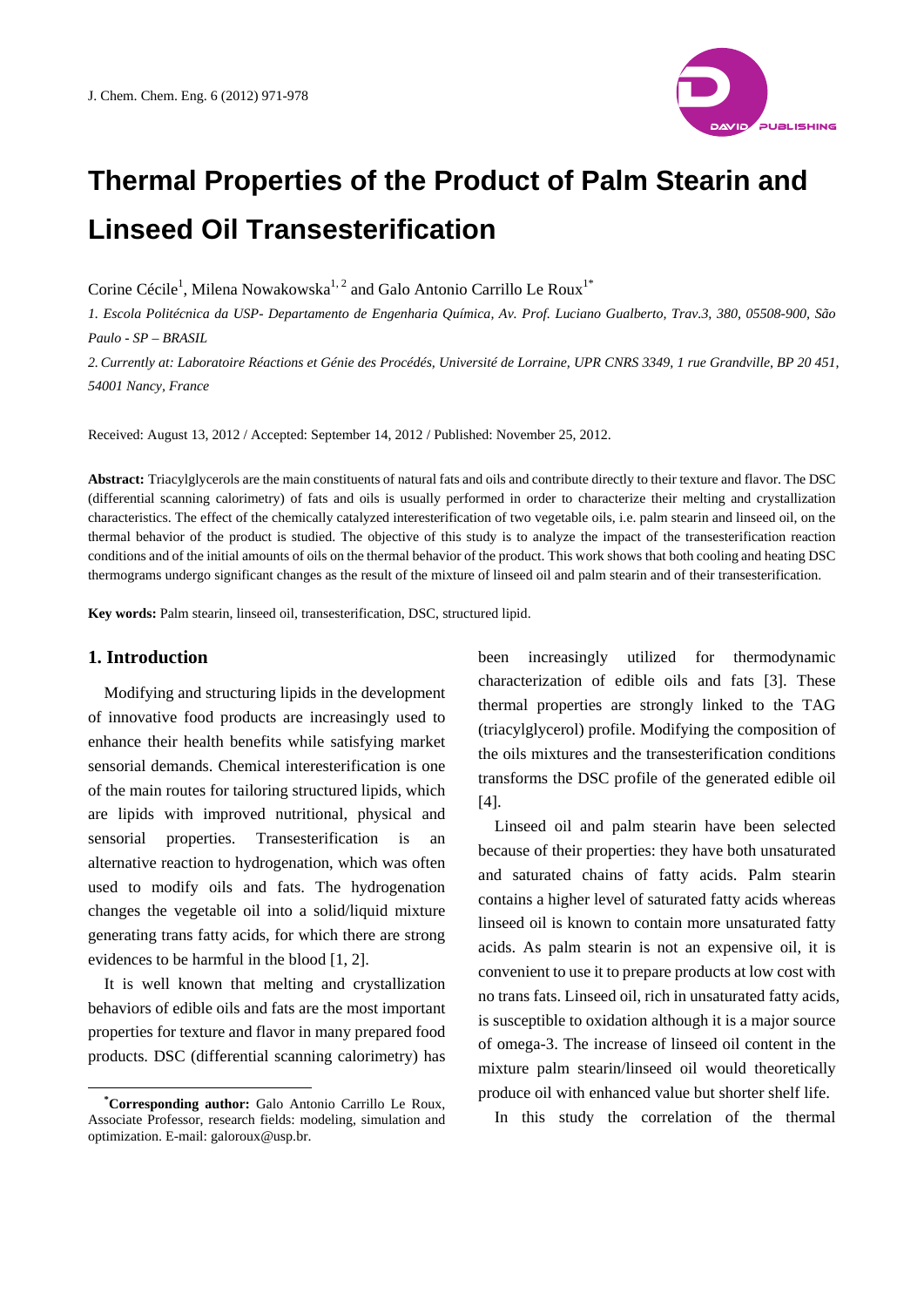characteristics of the oil products to the chemical composition obtained either by mixing and transesterification is analyzed qualitatively. Theoretical studies that aim to predict quantitatively the thermal behavior for mixing and complete transesterification have been developed in our group either [5].

## **2. Experimental**

#### *2.1 Reagents, Solvents and Standards*

Refined palm stearin and linseed oil were obtained from Agro Palma S.A. (Pará, Brazil) and Industrial and Commercial Vegetable Oils Schaeffer Ltd (St. Louis, US) respectively.

## *2.2 Esterification*

Esterification was carried out according to the method used by DE ANGELO [6]. Each oil was melted separately in an oven prior to the esterification in order to obtain a transparent product. The reaction was performed in a 3-neck round-bottom flask with controlled temperature, under vacuum and vigorous agitation. The mixtures were prepared with weight ratios of linseed oil/palm stearin of 100/0, 75/25, 50/50, 25/75 and 0/100 (weitht %) and temperatures of esterification were varied from 60-95 °C for 60 min. The catalyst was sodium methoxide at a concentration of 0.4% (w/w). At the end of the esterification, the catalyst was inactivated by the addition of 3 mL of water to the flask. Kieselgur and sodium sulphate were also added to remove the impurities and dry the excess of water respectively. The final product was then submitted to a hot-filtration to remove the humidity, soap and other impurities.

## *2.3 Purification*

Before DSC analysis, the oils were purified to remove impurities thoroughly. The purification method is described as follows: the oil sample (1 g) was mixed with water  $(4 \text{ mL})$  and chloroform  $(CHCl<sub>3</sub>)$ : methanol (MeOH) (4 mL, 2:1 v/v) and the mixture was vortexed; the organic phase was removed and kept; more water (4 mL) was then added to the remaining aqueous phase and the mixture was vortexed a second time; the two organic phases were added together and concentrated by rotor-evaporator to give a crude oil.

#### *2.4 Characterization*

The open tubular capillary point method was used to determine the melting point of the oils mixtures according to the American Oil Chemists' Society official method [7]. The close tubular capillary point method was used to determine the fusion point of the oils mixtures (American Oil Chemists' Society official method).

DSC analyses were conducted (DSC-60 Shimadzu, Japan) using 5 mg samples, in a closed support, at a 10 C/min heating rate. The samples were heated to 80 °C at a rate of 10 °C /min and then kept at 80 °C for 5 min. The temperature was then decreased to 80 °C at a rate of 5 °C/min, and this temperature was kept for 15 min. The samples were then reheated to a temperature of 80 °C at a rate of 10 °C/min.

## **3. Results and Discussion**

## *3.1 Transesterification*

There was a change in colour from yellow (beginning) to brown (end of the reaction) when the catalyst was added which strongly showed an evidence of transesterification.

#### *3.2 Melting and Crystallisation Points*

The effect of interesterification parameters such as reaction temperatures (from  $60-95$  °C), reaction time (between 0 min and 60 min) and linseed oil percent on the resulting fusion and melting temperatures was screened on palm stearin/linseed oil mixtures and after reaction. Pure linseed oil has a low fusion temperature of 19 °C because of the presence of linoleic acid whereas palm stearin, with the saturated palmitic acid, has a fusion temperature of 44.5-56.2 °C [8, 9]. Because of their molecular geometries, in comparison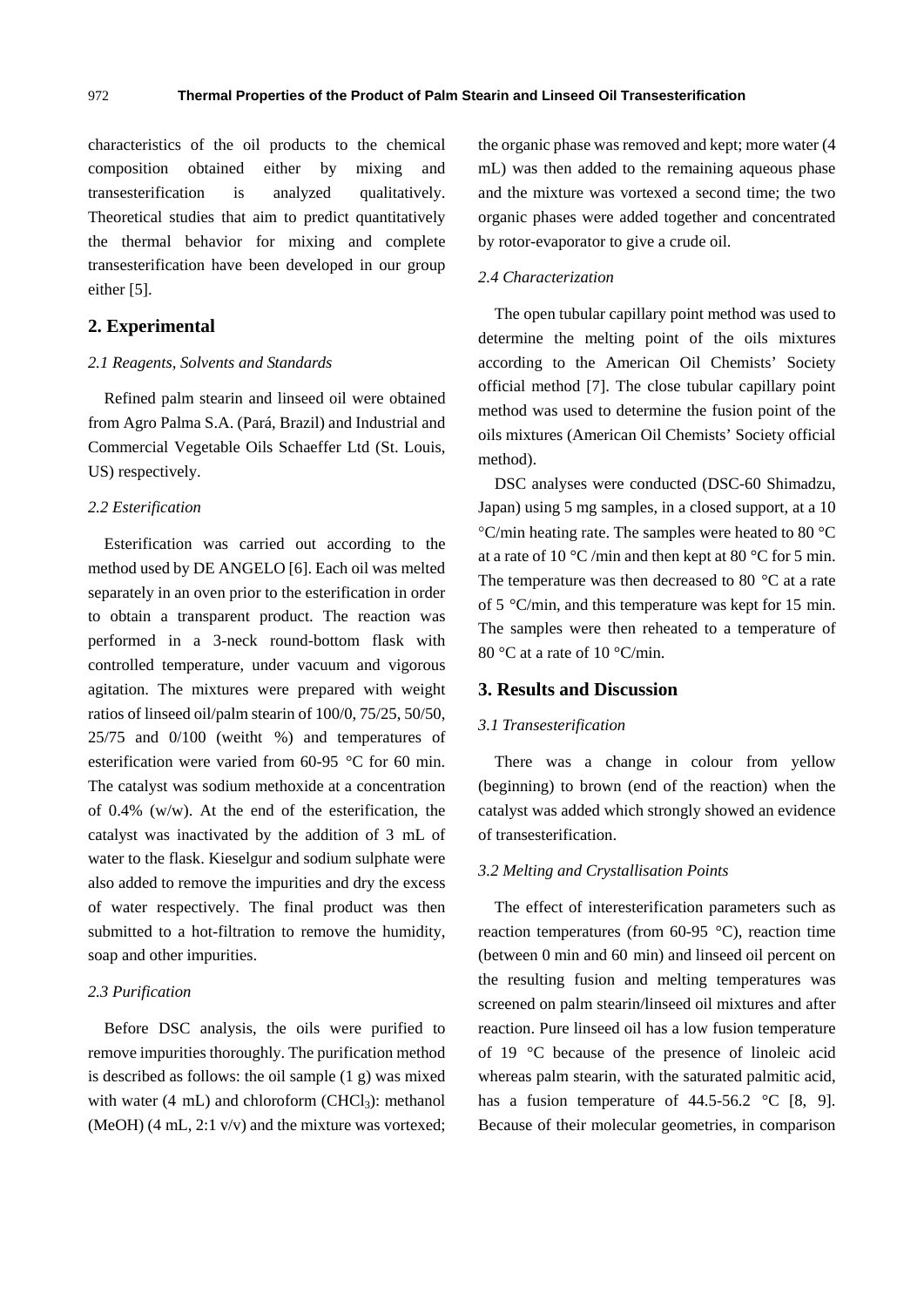to unsaturated fatty acids, molecules of saturated fatty acids are closer "stacked" together, which increases the oil fusion point. Other parameters such as the size of the chains alter the fusion point: an increase in the size of the chains leads to higher fusion points [10].

The organization of fatty acids in each triacylglycerol molecule affects the final temperatures of fusion and melting. Transesterification yield increases fusion and melting temperatures. At higher reaction temperatures, 80 °C and 95 °C, complete transesterification should be reached fast (20 min) since the transitions have similar values after 20 min and 60 min, except for the fusion point of the mixture with 75% of linseed oil after reaction at 80 °C. From these results, since fusion and melting points after transesterification at 80 and 95° C have similar transitions, there is no need to increase the temperature to 95 °C to conduct the transesterification.

The measurement of fusion and melting temperatures is subject to important random errors because the procedure is prone to some subjective decisions. This can be noted in Table 1, where columns corresponding to 0 min of reaction should be replications but differ as much as  $4^{\circ}$ C yet.

## **4. DSC Analysis**

DSC is widely used across a range of applications as has significant advantages compared to the classical thermoanalytical methods, including small sample size (< 20 mg), minimal sample preparation, no use of chemical agents or solvents, short experimental times, and simplicity of operation [11]. These features reduce the uncertainty in fusion and melting temperatures and allow sensing crystalline transitions.

In order to make comparison easy, the DSC curves are presented in Figs where the ordinates do not share the same origin but share the same unit. Thus, curves are presented in the same figure, stacked one over the other, as for example in Fig. 1.

### *4.1 Behaviour of Oils during the Heating Process*

When heated in a DSC (differential scanning calorimeter), oil samples often exhibit multiple endotherms at temperatures that depend on the composition of the oil used. This is due to the diversity of TAGs (triglycerides) in the oils. Generally, the trisaturated TAGs (SSS) melt at higher temperatures than the triunsaturated TAGs (UUU), whereas the disaturated-monounsaturated (SSU) and monosaturated-diunsaturated (SUU) TAGs melt in between these two extremes [12]. It is also because of the re-crystallization of TAGs crystallites, known as the polymorphism phenomenon, and their subsequent melting.

DSC cooling thermograms obtained for pure palm stearin, pure linseed oil and their transesterified products are shown in Fig. 1. Similarities between these two oils are evident. For palm stearin, in the range of temperatures from -10 °C to 10 °C and 30-50 °C, broad and overlapping transitions are observed due to melting of two or more TAGs complexes. The lower-temperature endotherm is caused by a small amount of olein fraction trapped during the fractionation process, while the more

**Table 1 Conditions of transesterification between stearin palm and linseed oil, and fusion and melting temperatures of the products.** 

| Transition              | Linseed oil |                 | 60 °C            |                  | 80 °C           |                  |                  | 95 $\degree$ C  |                  |                  |
|-------------------------|-------------|-----------------|------------------|------------------|-----------------|------------------|------------------|-----------------|------------------|------------------|
|                         | $(\%)$      | $0 \text{ min}$ | $20 \text{ min}$ | $60 \text{ min}$ | $0 \text{ min}$ | $20 \text{ min}$ | $60 \text{ min}$ | $0 \text{ min}$ | $20 \text{ min}$ | $60 \text{ min}$ |
| Fusion<br>$(^{\circ}C)$ | 25          | 49              | 49               | 49               | 50              | 45               | 46               | 49              | 45               | 45               |
|                         | 50          | 49              | 49               | 49               | 47              | 35               | 33               | 46              | 33               | 33               |
|                         | 75          | 42              | 42               | 42               | 42              | 38               | 22               | 42              | 23               | 25               |
| Melting $(^{\circ}C)$   | 25          | 48              | 48               | 48               | 48              | 35               | 39               | 48              | 39               | 39               |
|                         | 50          | 45              | 45               | 45               | 44              | 28               | 28               | 44              | 29               | 28               |
|                         | 75          | 40              | 40               | 40               | 38              | 24               | 20               | 38              | 21               | 21               |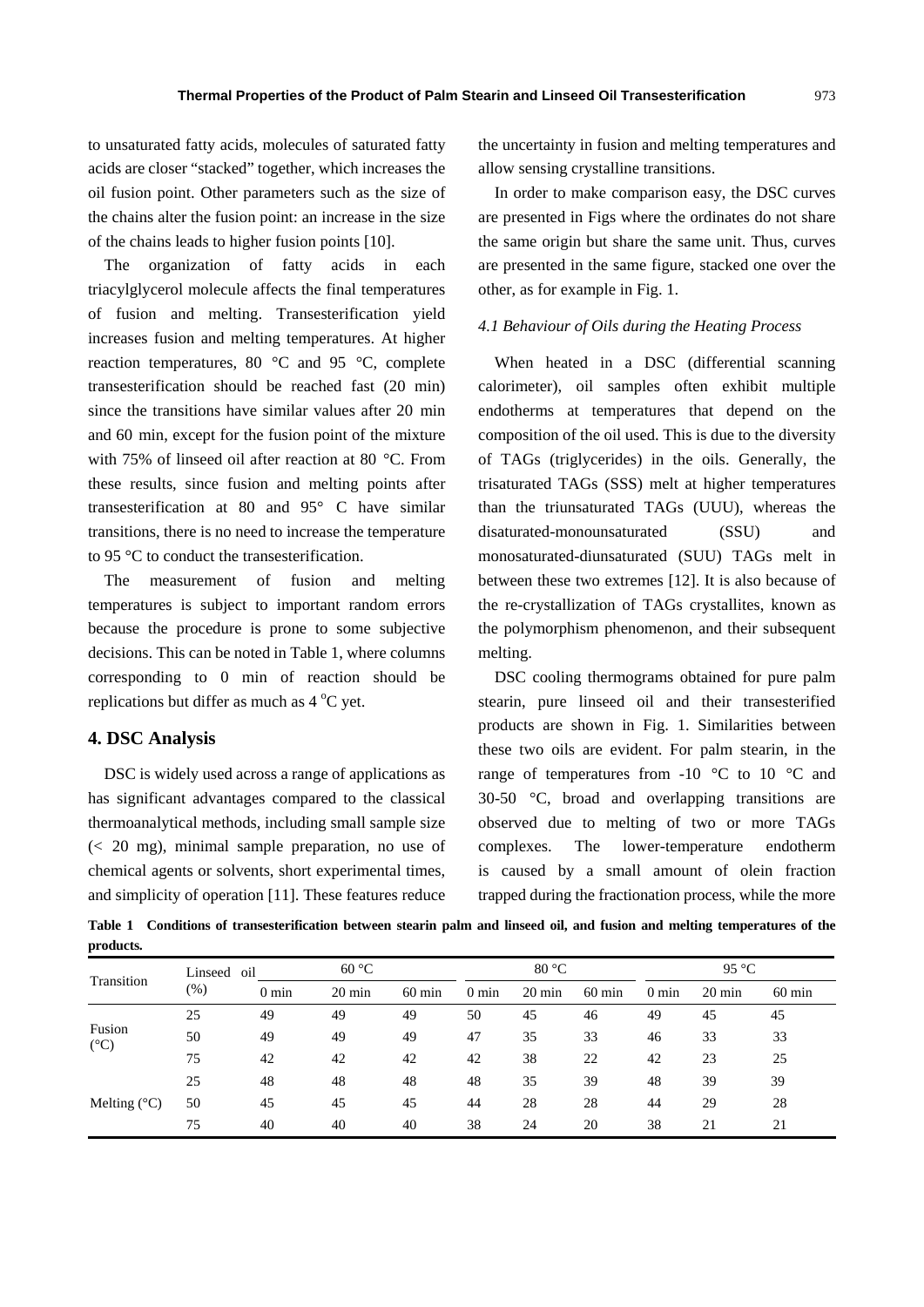

**Fig. 1 Differential scanning calorimetry melting curves of oils: (1) palm stearin, (2) linseed oil, (3) physical mixture of palm stearin/linseed oil 50/50, (4) esterified product (conditions: palm stearin/linseed oil 50/50, 95 °C, 60 min, vacuum).** 



**Fig. 2 Differential scanning calorimetry melting curves of stearin palm/linseed oil (esterification conditions: 95 ºC, 60 min, vacuum): (1) 75/25, (2) 50/50, (3) 25/75.** 

prominent higher-temperature endotherm corresponds to the melting of the stearin fraction [13]. The lower-temperature endotherm consists of two or more less-resolved contiguous peaks whereas the higher-temperature endotherm has one main peak with a small leading shoulder peak on the lower temperature side.

The profile of the linseed oil cooling thermogram shows a prominent endotherm at -30  $^{\circ}$ C (Fig. 1) and a smaller one at -40°C (Fig. 1). This major peak is the melting peak of the triunsaturated linolenic acid, and the other one that of the triunsaturated linoleic acid.

In addition to the study of the pure oils, the thermal curves of the physical mixture of palm stearin and linseed oil at a ratio of 50/50 were compared to the ones of the esterified product (curve 3, in Fig. 1). The DSC melting curves of the physical mixture exhibits two peaks that correspond to the melting of the stearin fraction at high temperature and of the oleic one at lower temperature. After transesterification, the DSC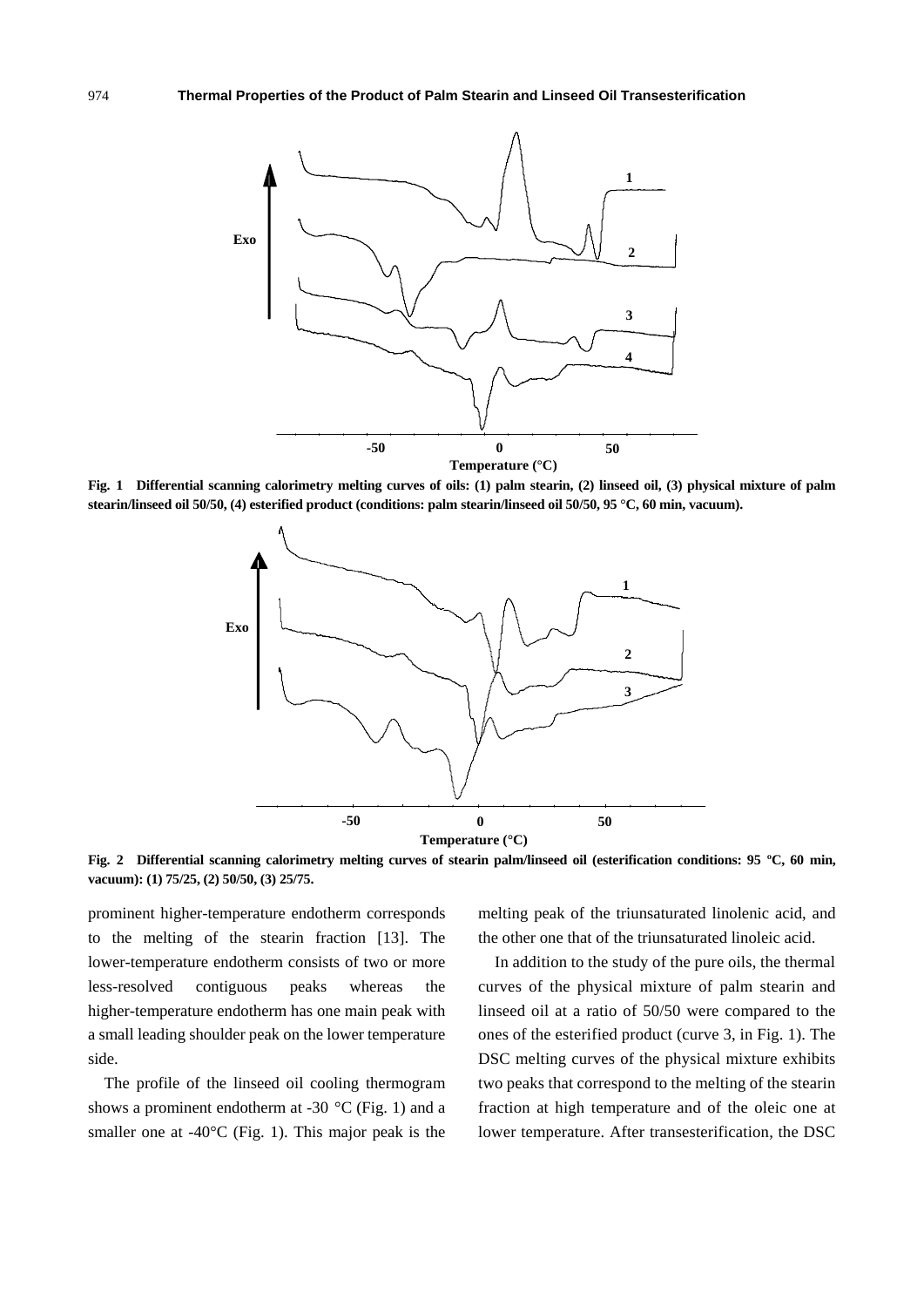melting curve exhibits only one major melting peak (curve 4, Fig. 1) at a temperature in-between the transitions of each of the oils. This is due to the lower concentration of the original TAGs due to chain rearrangements after transesterification.

#### *4.2 Effects of Mixture Composition of Oils*

Mixtures of palm stearin/linseed oil 75/25, 50/50 and 25/75 (w/w %) were prepared prior to the reaction of transesterification. Multiple endothermic transitions were detected: a major detected in a (-10 °C; 10 °C) range, and 2 smaller and flatter peaks in the  $(10 \degree C;$ 20 °C) and (30 °C; 40 °C) ranges. An additional endothermic event, peaking at -40 °C has also to be noticed on the DSC thermograms. Addition of linseed oil shifts all the transitions toward lower temperatures. Moreover, the peak present at -40 °C disappears in the mixture with the lowest content of linseed oil (25%). The peak at  $(-10 \degree C; -10 \degree C)$  shifts to lower temperature and becomes more asymmetric while increasing content of linseed oil. The melting effect of the mixture of oils is not only the attenuation of the

peaks because of the effect of the dilution of the original TAGs, there is also a synergetic effect due to the change in activities [13].

#### *4.3 Effects of Reaction Temperature*

Reactions were realized at temperatures ranging from 60 °C to 80 °C and 95 °C. In Fig. 3, it can be seen that as the temperature increases, the melting temperature of the larger endotherm increases. This can be explained by an increase of the randomness of the final rearrangement of the acids on the glycerol backbone when higher reaction temperature is chosen. When the reaction is carried out at  $60^{\circ}$ C (curve 3, Fig. 3), small conversion is obtained and the thermogram of the transesterified product is similar to the one of the mixture of palm stearin and linseed oil (curve 3, Fig. 1).

## *4.4 Effects of Reaction Time on the Cooling Process*

When cooled in a DSC, oil samples often exhibit multiple cooling curves that are however, less complex than their respective melting curves. The subdivision of



**Fig. 3 Differential scanning calorimetry melting curves of stearin palm/linseed oil 50/50 (esterification conditions: 60 min, vacuum) at temperatures of (1) 95 °C, (2) 80 °C, (3) 60 °C.**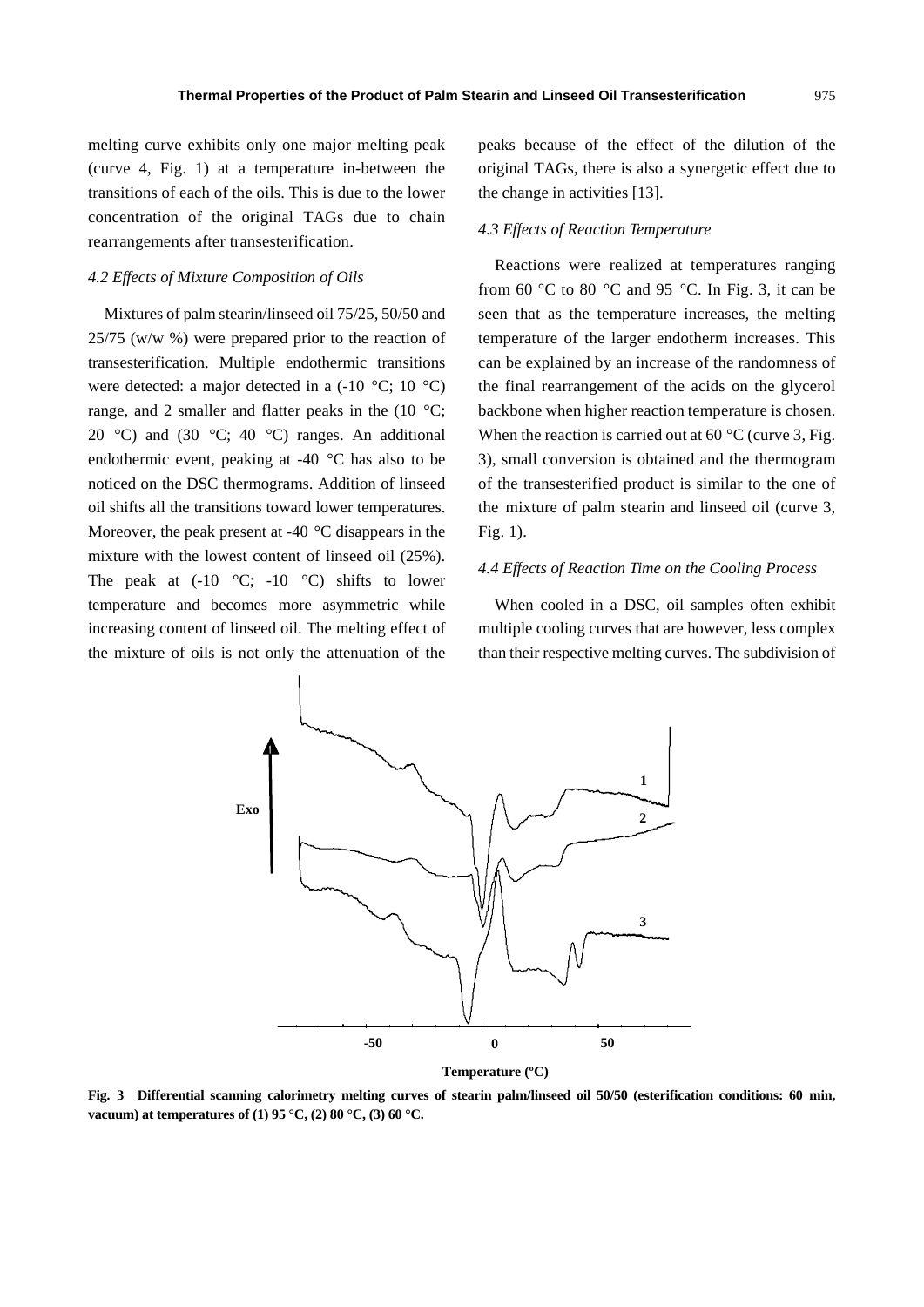the crystallisation curve of oil samples into different exothermic regions corresponds to different TAGs types. As the melt is cooled from above the crystallisation temperature of the higher melting TAG component to below its crystallisation temperature, the higher melting component will exhibit a quicker crystallisation and then polymorphism will take place.

Fig. 4 depicts the crystallisation curves for (1) the palm stearin, (2) linseed oil and (3) its mixture. The DSC crystallisation curves of the palm stearin exhibit a minor but broader peak at  $-5$  °C than the curves of the pure linseed oil and their mixtures. At higher temperatures (25 °C), the exothermic peak, higher in intensity, can be attributed to the crystallisation transition of the stearin fraction (major exotherm) and of small olein fraction content (minor exotherm).

Linseed oil presents small shoulders that can be considered negligible since their intensities are low in the range of  $(-50 \degree C; 50 \degree C)$ . Crystallization may not have occurred at the cooling velocity that was programmed (5 $\degree$ C/min) because of the low melting temperature of the main TAGs involved.

For the physical mixture and esterified product (curve 3, Fig. 4), the higher temperature exotherm decreases in size which correspond to the behavior of the dilution in a non-crystallizing medium. The transesterification reaction (curve 4, Fig. 4) reduces the amount of purely unsaturated TAGs present in linseed oil and redistributes the unsaturated acids together with the saturated ones present in palm stearin. This broadens the peaks.

# *4.5 Effects of Mixture Composition of Oils on the Cooling Process*

DSC cooling thermograms obtained for esterified palm stearin/linseed oil mixtures are shown in Fig. 5. Lipid crystallisation starts over a range  $(10 \degree C; 20 \degree C)$ that centers at -5 °C. Two well-defined exothermic events appear even at a higher intensity with more palm stearin in the product. Upon the addition of 25% to 75% of linseed oil, there is a shift of 10 °C of the two thermal events and a reduction of the energy required that can be explained by the presence of a dilution effect in a medium that does not crystallize, as is the case of linseed oil because of kinetic constraints.



**Fig. 4 Differential scanning calorimetry crystallisation curves of oils: (1) palm stearin, (2) linseed oil, (3) physical mixture of palm stearin/linseed oil 50/50, (4) esterified product (conditions: palm stearin/linseed oil 50/50, 95 °C, 60 min, vacuum).**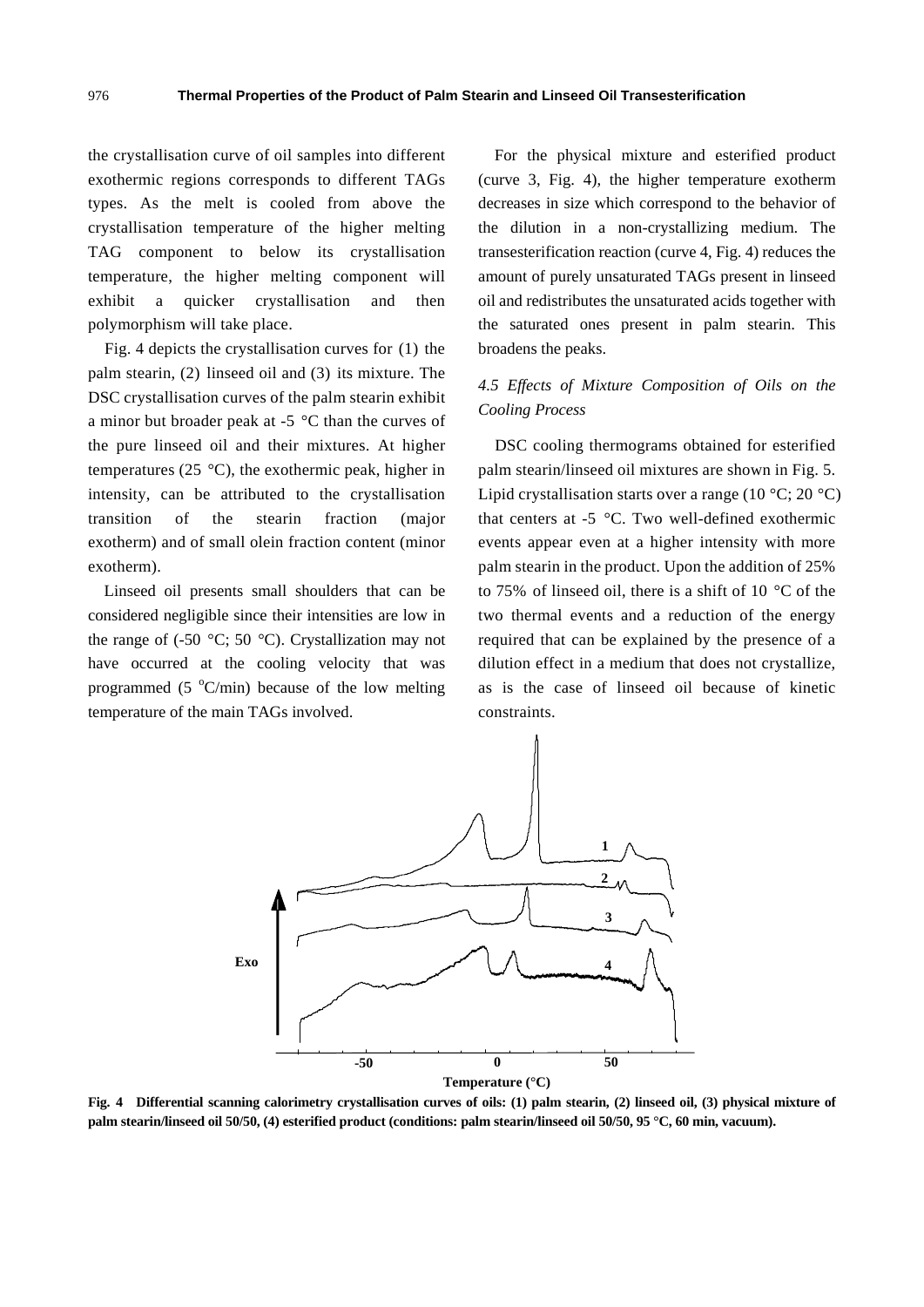

**Fig. 5 Differential scanning calorimetry crystallisation curves of stearin palm/linseed oil (esterification conditions: 95 ºC, 60 min, vacuum): (1) 75/25, (2) 50/50, (3) 25/75.** 



**Fig. 6 Differential scanning calorimetry crystallisation curves of stearin palm/linseed oil 50/50 (transesterification conditions: 60 min, vacuum) at temperatures of (1) 95 °C, (2) 80 °C, (3) 60 °C.** 

# *4.6 Effects of Reaction Temperature and Time on the Cooling Process*

In Fig. 6 the thermograms of transesterification products of a 50/50 mixture of palm stearin/linseed oil are presented. The reactions at 80 °C and 95 °C seem to reach the complete product conversion since there is no obvious change of all the transitions on both chromatograms (curves 1 and 2, Fig. 6). The peaks intensity is decreased and position shifted compared to the ones at 60 °C because there is a redistribution of the fatty acids over the glycerol backbone more effective at 80 °C and 95 °C leading to lower concentrations of pure TAGs concentrations (Fig. 6).

# **5. Conclusions**

This work showed that both cooling and heating DSC thermograms undergo significant changes as a result of the addition of linseed oil to palm stearin and